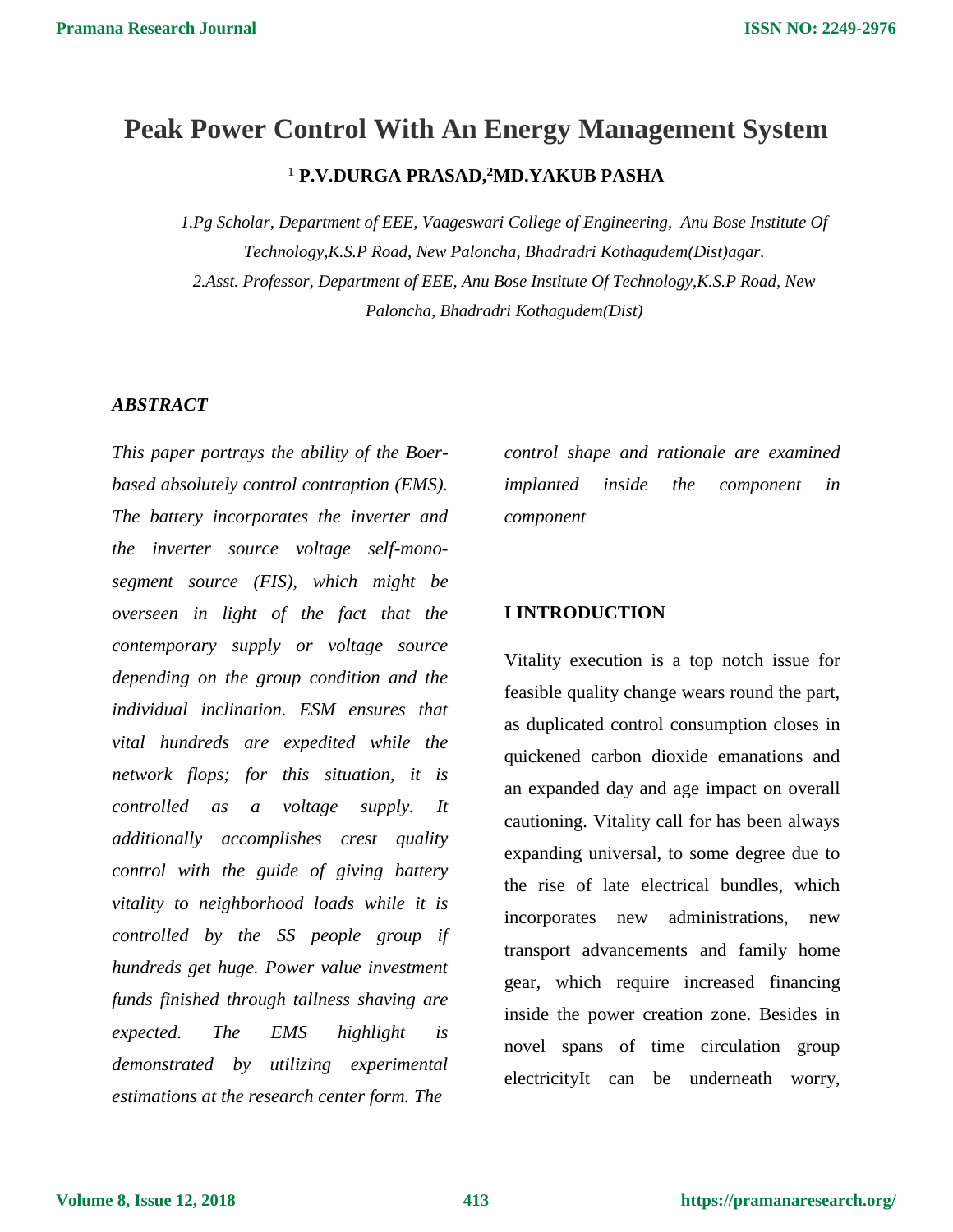because of unreasonable vitality call for. Keeping in mind the end goal to meet the unnecessary call for control, various arrangements were progressed for vitality execution. The power control approach may enormously affect control call for, comprehensive of measures to hinder wasteful quality utilization and measures to diminish control utilization on a tremendous or medium scale. [2] Power age from inexhaustible power assets and new quality conveyance models were advanced for compelling force control. Vitality proficiency and sustainable power source are regularly alluded to as twin for manageable change. This paper proposes an electronic quality power administration framework posting (EMS) to pick up tallness vitality control in an unmarried stage power device while guaranteeing relentless administrations to fundamental hundreds at the equivalent time. The pinnacle vitality control is similarly known as the Peak Shave strategy which decreases power costs for clients with contract use time and individuals that compensation the utility rate [1]. The proposed AMES on this paper comprises of batteries as a capacity device to accomplish three premier focuses on: a) make to be had essential load power all the time with or without first system

offerings to be had b) lessen tallness vitality utilization to diminish quality cost c) Distributed age (Dg) or where the cost of energy is less expensive.

### **II. EMS ARCHITECTURE AND FUNCTIONALITY**

The proposed AMES shape has a battery bank and 3 legged IGT power unit that might be controlled as a voltage source or present day source in venture with the AC quality supply, battery bust and preportrayed client conditions. The Domain Programming Gateway Group (PHPGA) Spartan 6 Development Board is utilized to create the control motion for Egpt and Triacch. Triax is utilized as an exchange to represent the float along with quality among particular gadgets. The main leg of the 3 legged IgT power unit fills in as a greenback and a supporter converter with regards to AC control convey and battery notoriety. There are two circuit voltage criticism used to degree the decoder and decoder and group cutting edge comments used to quantify the AAC and EDK. The ADAC MAC 3008 is utilized to talk between organize comments and the PHPGA board. The 16x2 LED screen is utilized to demonstrate the operation of the framework and the operation time. The console is utilized to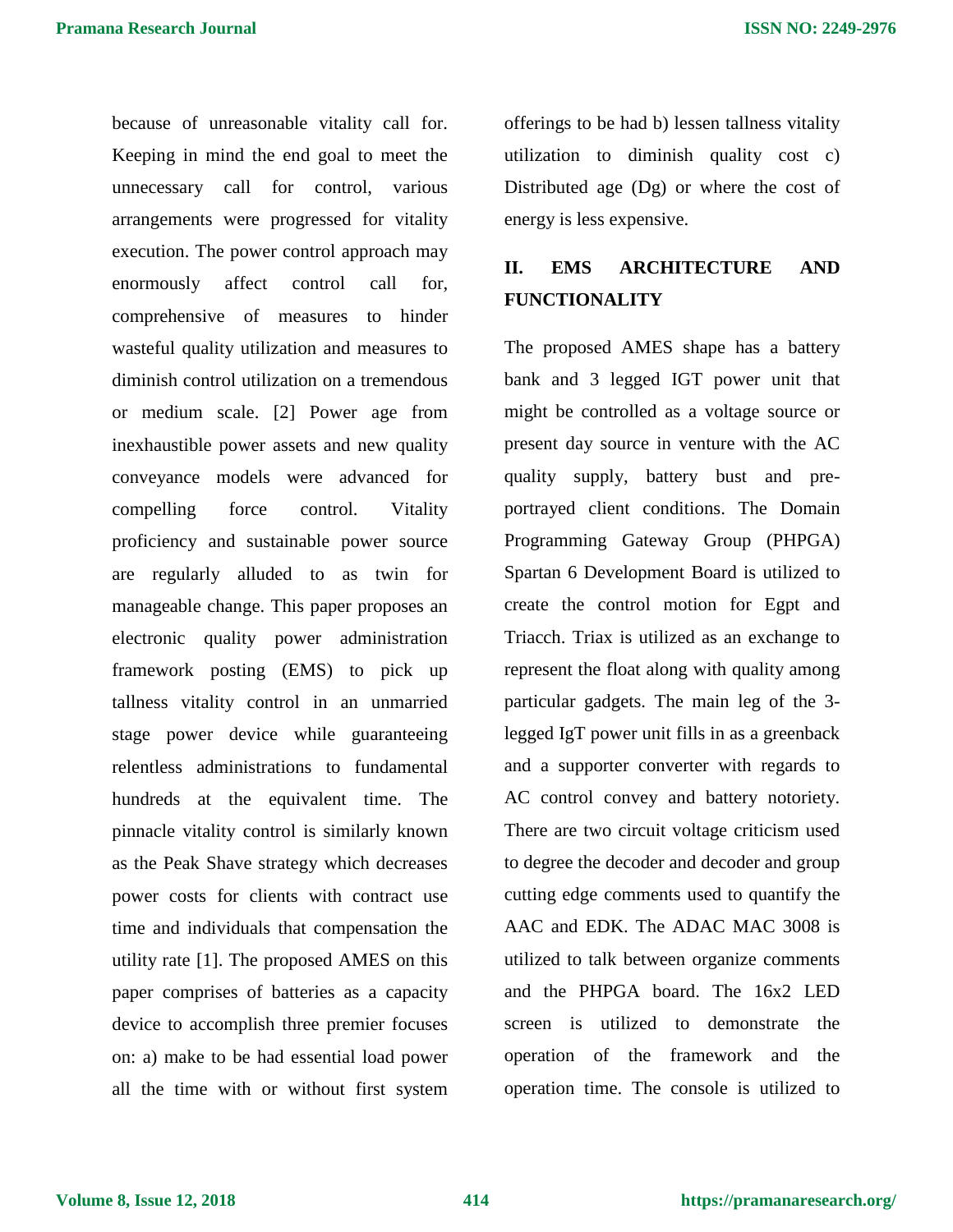give buyer portrayed individual enter to the device. The battery bank of the dollar connector is connected to control the present day float to/from the battery. The battery budgetary establishment incorporates six 12V batteries associated in an arrangement to give an equivalent voltage of 72V. In this gadget the essential burdens are instantly associated with the S flag created from the AM while the non-significant masses are connected to the gadget through the Triac and they might be connected or separated from the machine as indicated by the battery acclaim and predefined purchaser enter. Basic burdens are the hundreds that need to consistently be associated with the device since they might be critical to the mission. In this device I really have utilized dynamic FSB innovation to development gadget effectiveness. The channel for you accumulation is utilized to refine the sine wave reason. The thad got from a chose machine is under 5%. In this paper Ems paper demonstrated. The EMS device works on four methods of operation: -

- 1) Idle mode
- 2) Eslending mode
- 3) Peak shaving mode
- 4) Shipping mode

A specific machine can be extremely helpful in a lattice connected group where there's a limit at the client's power utilization. This limit might be forced by circuit breakers. The given framework can guarantee ceaseless wearing capacity for a concise timeframe without worrying around the electrical switch by keeping the bleeding edge rating diminish than the edge cost the utilization of a unique load shading set of tenets. This machine can likewise be extremely gainful when a client has an agreement of utilization (TW) with vitality organizations and pays exceptional costs for an uncommon time in later on [8]. As of now EMS deals with the float of vitality among the International Energy Journal at the current and put away power and group quality pipelines to lessen the estimation of energy. This strategy is called top shaving or leveling change in accordance with decrease the charge of power [2] or time-redirection exchanging quality [1]. It furthermore guarantees the consistent ability for imperative load when the standard system supply falls flat. The coincidental islands are hazardous and can reason security issues inside the area of preservation, and thusly one of a kind protective measures for inadvertent islands are gone up against this design.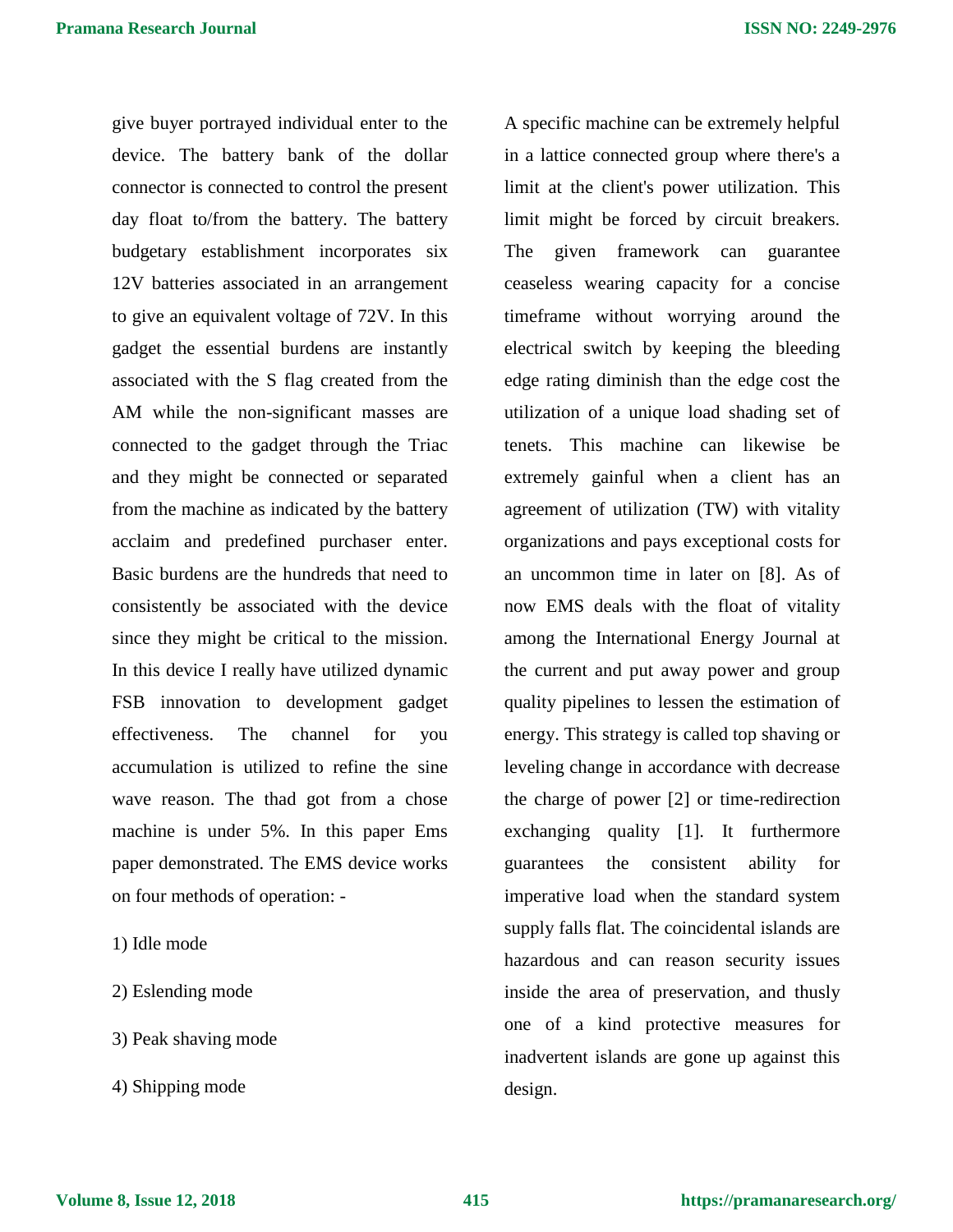# **III. ENERGY MANAGEMENT STRATEGY**

Intelligent energy distribution system is very It is essential to choose the execution of the power created by utilizing EMS dispensed among remarkable burdens to enhance machine general execution. In the event that the vitality produced from the AC organize is adequate then the vitality gave as ordinary on the grounds that the business endeavor network generally the work move happens and will turn into a reflection strategy. The vitality put away inside the battery is for the most part in examination with the predefined esteems and on the off chance that they're low/above predefined esteems then the movement oversee happens to control the cutting edge buoy to/from the battery. A. Battery Scheduling Algorithm The power administration contraption contained inside the paper from 6 eighty four watts incorporates batteries associated with the chain as a capacity gadget. These batteries are sensibly estimated however be harrowed by profound release as it diminishes the ways of life of batteries and subsequently the EMS framework is planned accurately the utilization of fluffy rationale to upgrade battery execution. Perception approach is as characterized underneath. Figure 2 Organic trademark for battery

booking 1. Physifiction process: Fusefiction technique completed to the battery booking of a specific framework basically in light of genuine time records or anticipated insights as takes after: Time of day (T), battery condition of charge (Psok), vitality rate (P), stack call for (LED), accessibility of AC supply. The ability of the enter enrollment forward confirmation of its club in respect to the information test of the above capacities to a chose machine. The normal for common time takes continuous and doles out the certificate of club to the capacity of the uncertain set as appeared in Figure 2A above. N remains on the evening time, D remains amidst the day, and Mr. Stands on the morning. The battery notoriety of the charge club trademark resets to 4 esteems as takes after: fl (low), L (low), M (medium), over the top (H) highlight and power charge enrollment as demonstrated in Figure 2.C It is exorbitant (H), low (L) and medium (M). The capacity of the natural load utility is appeared in Figure 2D. They are marked as low (L), medium (M), and extreme (H).

2. Process input assessment: After characterizing the enrollment capacity of each dark association to go into the subsequent stage is to assess each club trademark and offers its yield in advance with the information esteems and club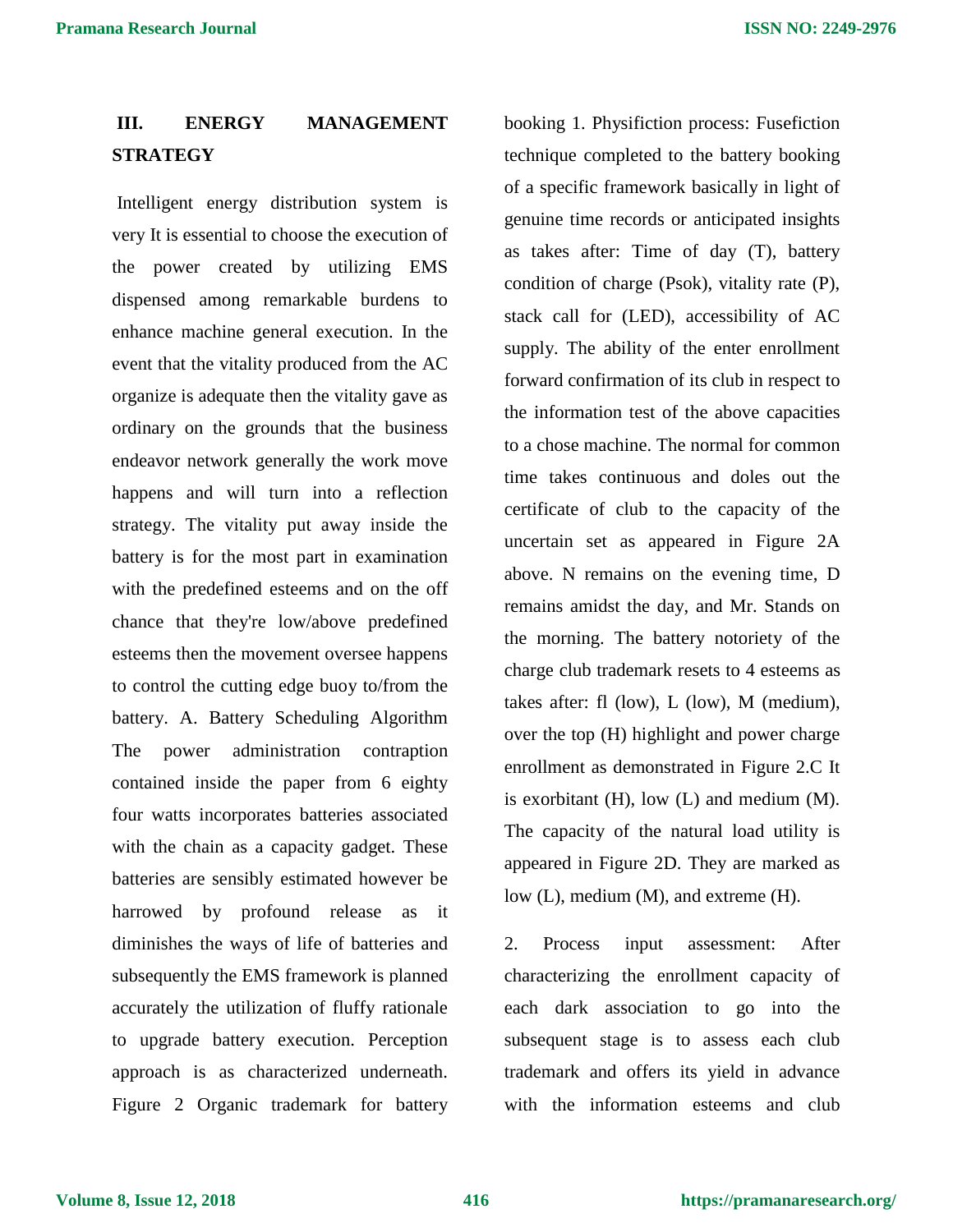highlight. A typical equivocal occurrence of the base is as per the following: if (H), T N, (H), (H), (H) and (M). The puzzling approaches of late spring battery planning for line with the human appreciate and its essential reason is to decide if charge or release Battery and as indicated by the confinement. Once the criteria are met, the participation grades are appeared as per the enrollment include.

3. Defosification When the yield club capacities are ascertained the subsequent stage is defzifection in the yield sign as the method of operation and charging/release rate of the battery.

#### **IV. INTELLIGENT SYSTEM**

The quick vitality conveyance machine distinguishes the execution of the appropriation of energy created from sustainable assets of vitality. The device decides while the quality put away inside the battery is utilized, ie while the power produced from the modern power framework is low, at that point the switch is made, and turns into the sun lattice. On the off chance that the power created by means of the sun powered boards is sufficient then the quality provided as standard as the modern network generally the working control happens to figure out which load to

be associated with the gadget as per the battery ubiquity. The quality put away inside the battery is dependably as contrasted and preset reaches and if it's far low at that point speaks with the oversee space to make the basic strides. In the event that the power degree is underneath the preset level, the power that is heading off to the slightest need gadgets is developed to end up plainly off naturally and the high need contraptions are turned on and if the quality is significantly less than that, the following need gadgets are killed and best high priority devices are permitted to be exchanged on. . The power show has two power attachments to degree the vitality admission of contraptions which can transmit the popularity of the battery and gets control pointers to control the quality by means of the devices.



Figure 1 EMS Architecture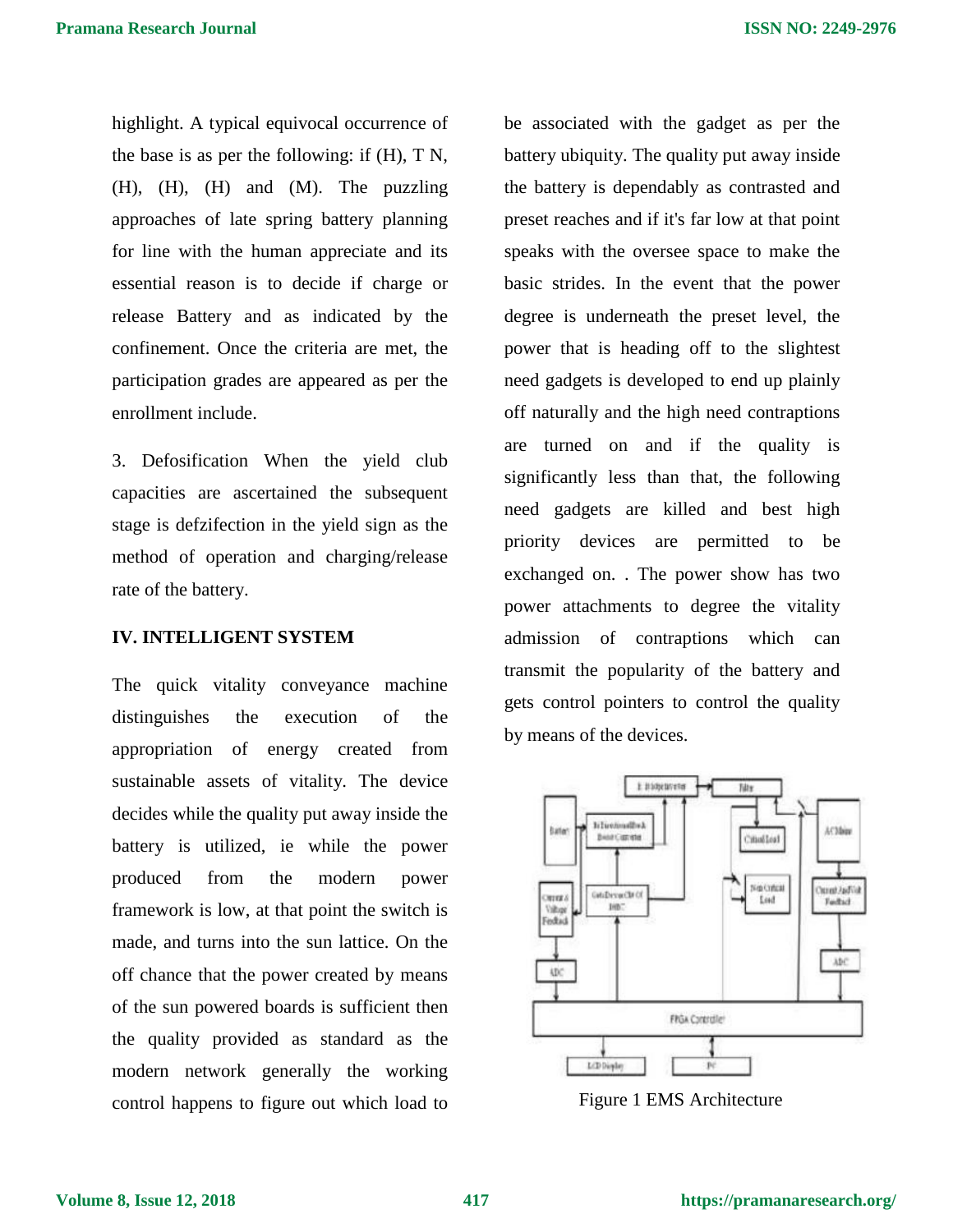Figure 1 demonstrates an essential piece chart for a savvy and green circulation gadget comprehensive of the FPGA controller. Thyristor oversee unit. The individual interface, vitality sensor module and AC convey are blessing in the framework. The EMS framework comprises of a C-sensor which offers the contemporary esteems of the battery and AC vitality convey tubes that can be included with the guide of the VPGA controller. Vitality administration techniques are of two sorts, arranged towards proficiency and individual orientated. In the vitality green mode the produced battery charge conditions are transmitted to the brilliant power control gadget and in examination with the quality admission records spared inside the VPGA controller. In any case, the bother with this technique is that it least complex finds the debut time to utilize the charging battery to diminish quality utilization and electric fueled expenses. In this paper we proposed a shopper orientated way to perform gadgets by utilizing organizing and working the gadget after the best need for quite a while contrasted with the decline need gadgets, which expands the execution of the purchaser factor. Square graph in Figure 1. The ways of life of three attachments is most straightforward 3 masses. Smart device

effectively disperse vitality produced from sun boards for those need hundreds depending on the battery condition. The power administration gadget calculation is as per the following:

STEP1: All devices are introduced.

Step2: Initially the inverter segments are in kingdom off country.

STEP3: The gadgets are running for strolls with AC vitality.

Step4: In the unmarried stick FPGA is a developer to screen the AC quality, while it detonates, the weight is associated with the inverter.

STEP5: Battery vitality is presently identified with the

STEP6 meter: In VPGA, the spared vitality is dependably in contrast with

STEP7 preset levels: if the put away vitality is more than the power allow then the lessening need instrument is consequently turned off even as the high need device stays on.

Step8: Whenever the AC control network is present then the thyristor associates the weight to the AC quality supply. Stage 9: The outcomes are shown on the LCD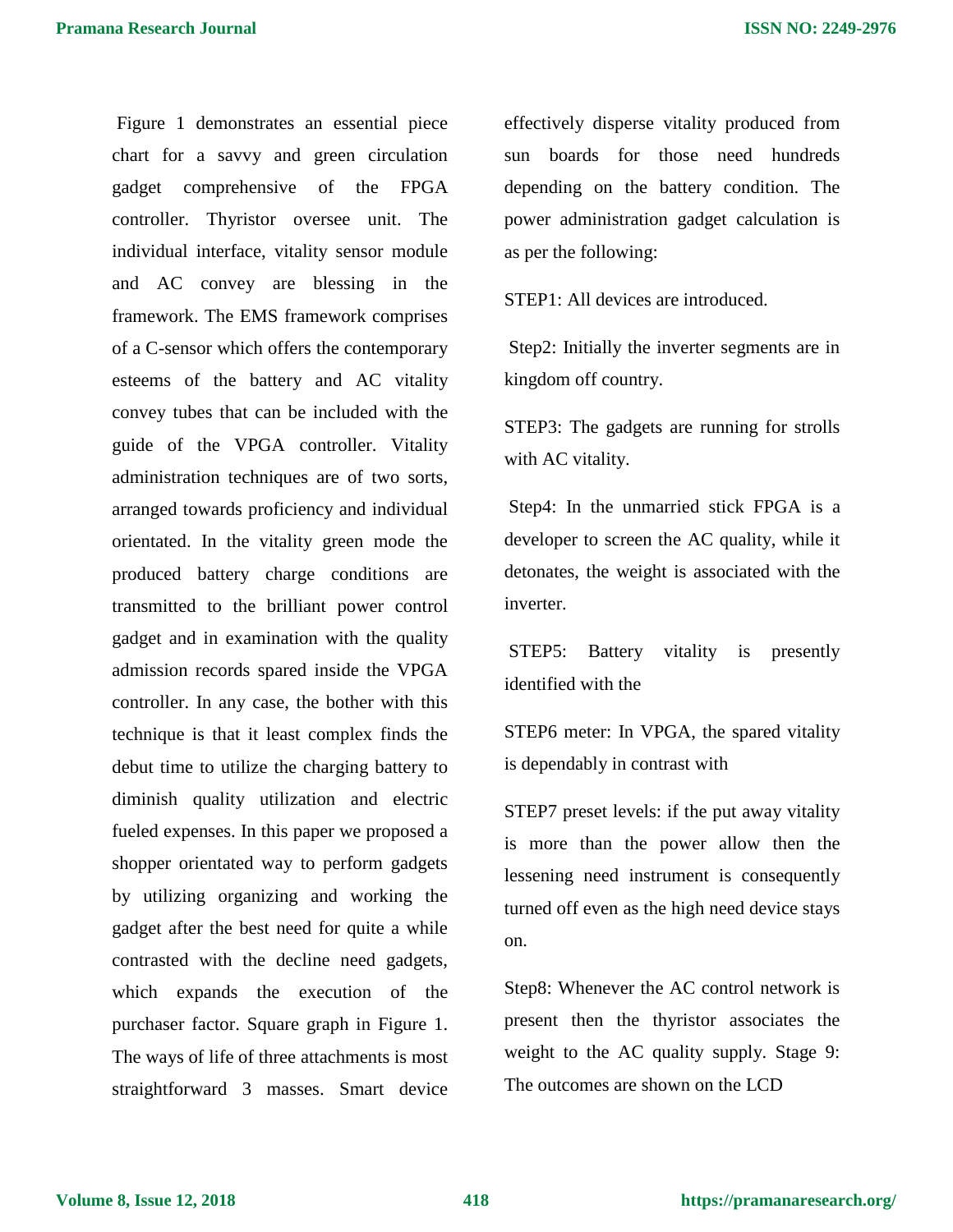**V.REUSLTS:**

## **SIMULINK FILE AND SIMULATION FORMS**



 $\begin{picture}(130,10) \put(0,0){\line(1,0){15}} \put(15,0){\line(1,0){15}} \put(15,0){\line(1,0){15}} \put(15,0){\line(1,0){15}} \put(15,0){\line(1,0){15}} \put(15,0){\line(1,0){15}} \put(15,0){\line(1,0){15}} \put(15,0){\line(1,0){15}} \put(15,0){\line(1,0){15}} \put(15,0){\line(1,0){15}} \put(15,0){\line(1,0){15}} \put(15,0){\line($ 







### **SIMULATION FORMS VOLTAGE AND CURRENTFORMS:**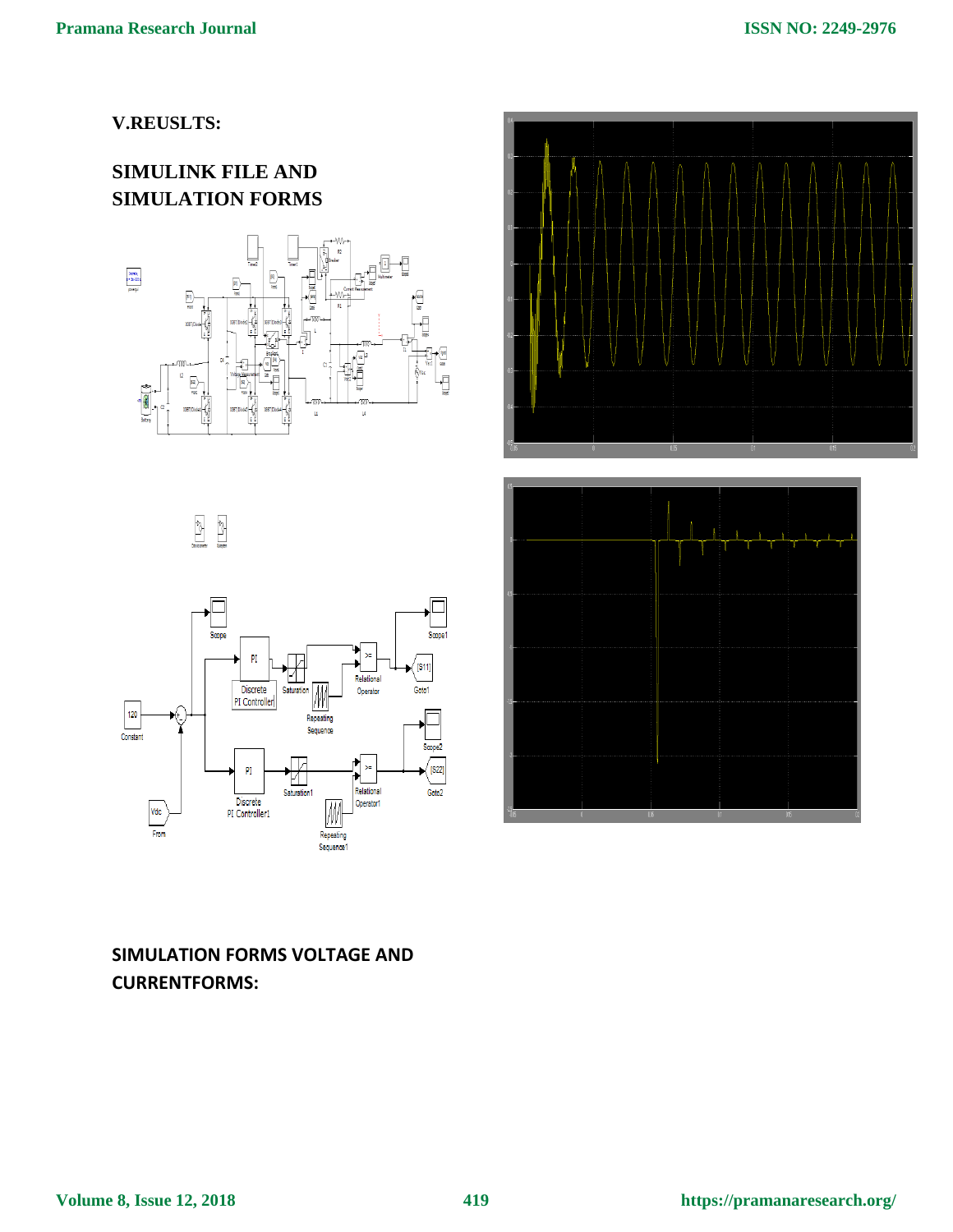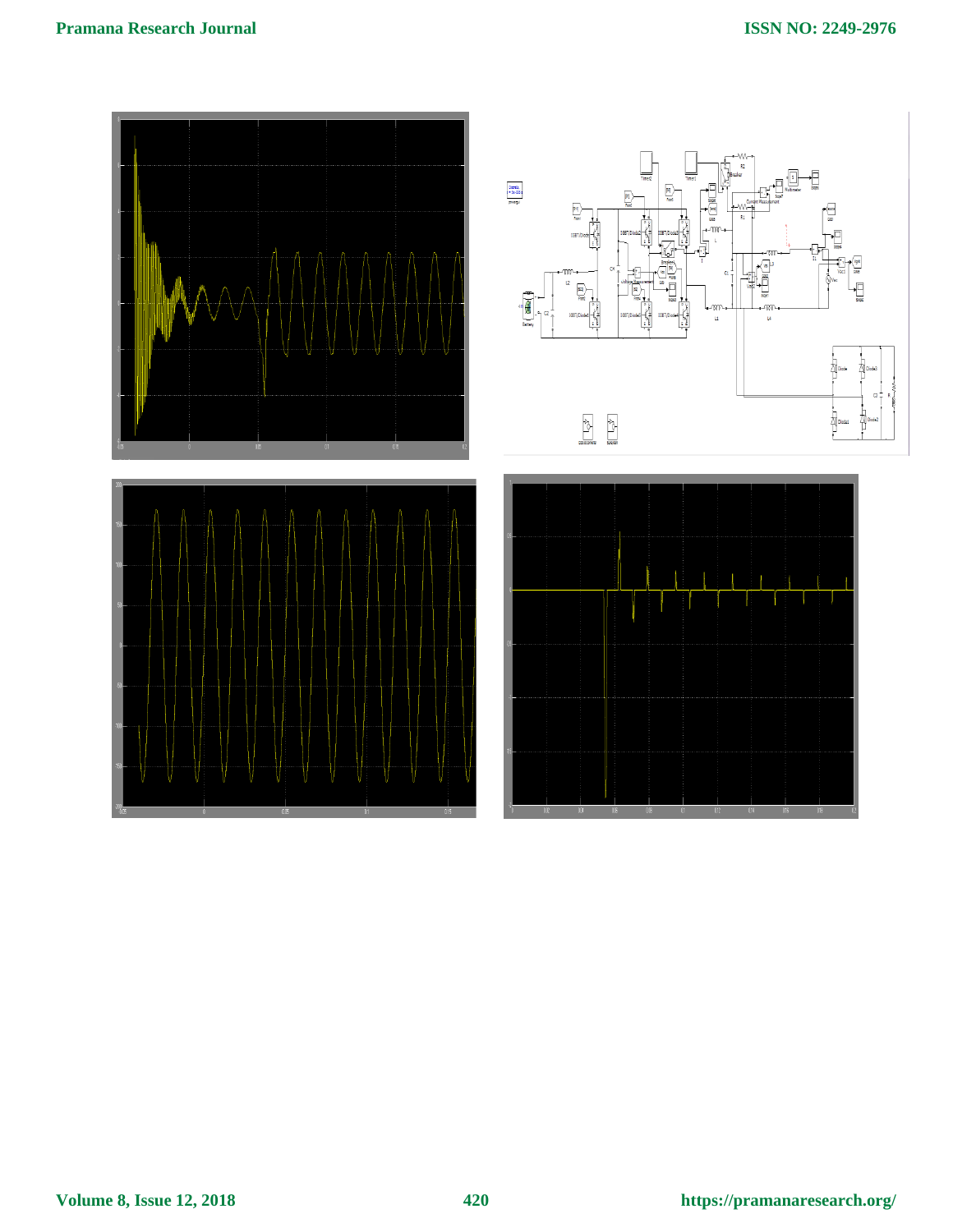





### **CONCLUSION**

End Utilizing this approach of critical load administration framework is bolstered regardless of the possibility that the system comes up short. The oversee device intended to pilot the pilot circumstances is shown on this. The EMS helps essential hundreds while the system ends up noticeably inaccessible and how the system association is reestablished by methods for AM while the SS organize swings into to be had yet again. What's more, other basic commitments can be messaged like shaving stature. Trial estimations with straight and nonlinear masses indicate how the ES, that is overseen by the advanced situation, gives some heap ability to pick up top shaving, hence diminishing the cost of vitality.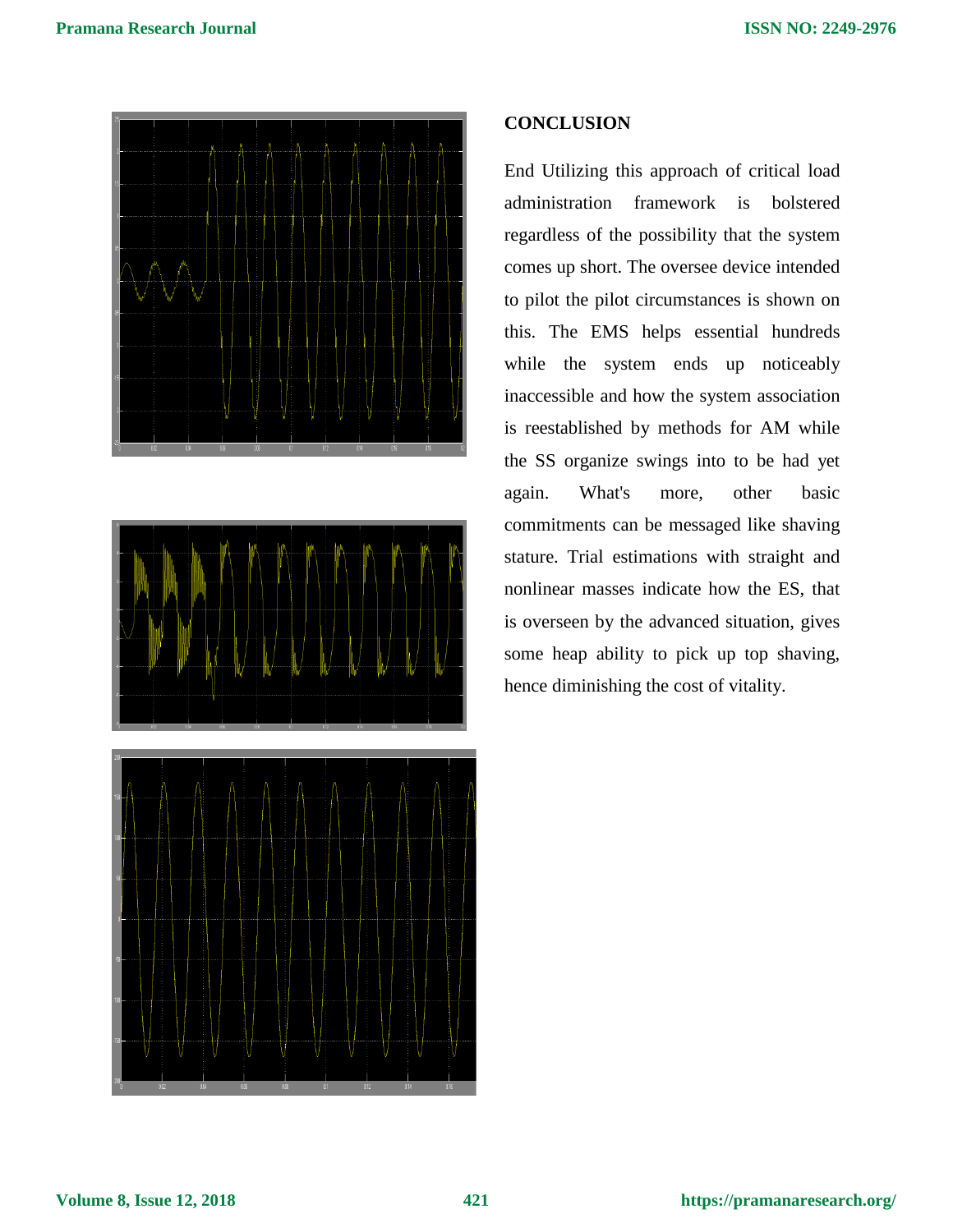#### *REFERENCES*

*[1] G. M. Masters, Renewable and Efficient Electric Power Systems.New York, NY, USA: Wiley 2004.* 

*[2] IEEE Standard for Interconnecting Distributed Resources with Electric Power Systems, IEEE Std. 1547, 2003.* 

*[3] J. Rocabert, A. Luna, F. Blaabjerg, and P. Rodriguez, "Control of power converters in AC micro-grids," IEEE Trans. Power Electron., vol. 27, no. 11, pp. 4734–4749, Nov. 2012. International Journal of Latest Trends in Engineering and Technology (IJLTET) ISSN: 2278-621X http://dx.doi.org/10.21172/1.72.539 242 Vol 7 issue 2 July 2016* 

*[4] S. Vazquez, S. M. Lukic, E. Galvan, L. G. Franquelo, and J. M. Carrasco, "Energy storage systems for transport and grid applications,"IEEE Trans. Ind. Electron., vol. 57, no. 12, pp. 3881–3895, Dec. 2010.* 

*[5] Power electronics based energy management system,Giovanna Oriti, Senior Member, IEEE, Alexander L. Julian, Member, IEEE, Nathan J. Peck833 Dyer Road, Spanagel 437, Monterey, CA, 93943 – USA*

*[6] E. Barklund, N. Pogaku, M. Prodanovic, C. Hernandez-Aramburo, and T. C. Green, "Energy management in autonomous microgrid using stability-constrained droop control of inverters," IEEE Trans. Power Electron., vol. 23, no. 5, pp. 2346–2352, Sep. 2008.* 

*[7] S. Chakraborty, M. D. Weiss, and M. G. Simoes, "Distributed intelli- ˜ gent energy management system for a single-phase highfrequency AC microgrid," IEEE Trans. Ind. Electron., vol. 54, no. 1, pp. 97–109, Feb. 2007.*

*[8] Y. Chen, Y. Wu, C. Song, and Y. Chen, "Design and implementation of energy management system with fuzzy control for DC microgrid systems," IEEE Trans. Power Electron., vol. 28, no. 4, pp. 1563–1570, Apr. 2013.*

*[9] B. I. Rani, G. S. Ilango, and C. Nagamani, "Control strategy for power flow management in a PV system supplying DC loads," IEEE Trans. Ind. Electron., vol. 60, no. 8, pp. 3185–3194, Aug. 2013.*

*[10] J. M. Carrasco, L. G. Franquelo, J. T. Bialasiewicz, E. Galvan, R. C. P. Guisado, M. A. M. Prats, J. I. Leon, and N. Moreno-Alfonso, "Power-electronic systems for the grid integration of renewable energy*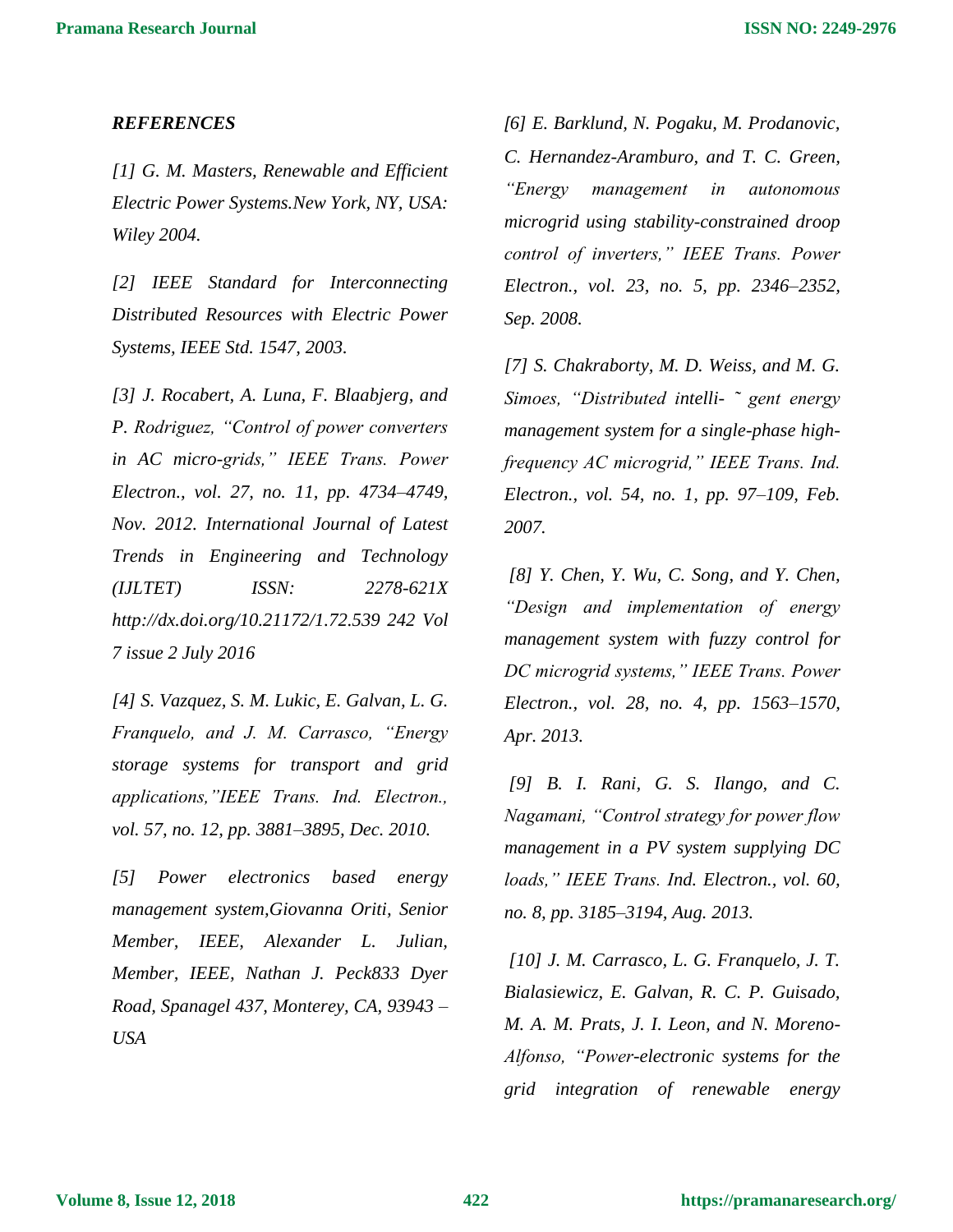*sources: A survey," IEEE Trans. Ind. Electron., vol. 53, no. 4, pp. 1002–1016, Aug. 2006.* 

*[11] P. Sun, C. Liu, J. Lai, and C. Chen, "Grid-tie control of cascade dualbuck inverter with wide-range power flow capability for renewable energy applications," IEEE Trans. Power Electron., vol. 27, no. 4, pp. 1839–1849, Apr. 2012.* 

*[12] C. Cecati, C. Citro, A. Piccolo, and P. Siano, "Smart operation of wind turbines and diesel generators according to economic criteria," IEEE Trans. Ind. Electron., vol. 58, no. 10, pp. 4514–4525, Oct. 2011. 460 IEEE TRANSACTIONS ON POWER ELECTRONICS, VOL. 31, NO. 1, JANUARY 2016*

*[13] H. Kanchev, D. Lu, F. Colas, V. Lazarov, and B. Francois, "Energy management and operational planning of a microgrid with a PV-based active generator for smart grid applications," IEEE Trans. Ind. Electron., vol. 58, no. 10, pp. 4583– 4592, Oct. 2011.* 

*[14] A. Chaouachi, R. M. Kamel, R. Andoulsi, and K. Nagasaka, "Multiobjective intelligent energy management for a*  *microgrid," IEEE Trans. Ind. Electron., vol. 60, no. 4, pp 1688–1699, Apr. 2013.*

*[15] H. Zhou, T. Bhattacharya, D. Tran, T. S. T. Siew, and A. M. Khambadkone, "Composite energy storage system involving battery and ultracapacitor with dynamic energy management in microgrid applications," IEEE Trans. Power Electron., vol. 26, no. 3, pp. 923–930, Mar. 2011.*

*[16] F. Z. Peng, Y. W. Li, and L. M. Tolbert, "Control and protection of power electronics interfaced distributed generation systems in a customer-driven microgrid," in Proc. IEEE Power Energy Syst. Gen. Meet., 2009, pp. 1–8.*

*[17] F. Blaabjerg, Z. Chen, and S. B. Kjaer, "Power electronics as efficient interface in dispersed power generation systems," IEEE Trans. Power Electron., vol. 19, no. 5, pp. 1184–1194, Sep. 2004.*

*[18] K. T. Tan, P. L. So, Y. C. Chu, and M. Z. Q. Chen, "Coordinated control and energy management of distributed generation inverters in a microgrid," IEEE Trans. Power Del., vol. 28, no. 2, pp. 704– 713, Apr. 2013.* 

*[19] R. Carnieletto, D. I. Brandao, S. Suryanarayanan, F. A. Farret, and ˜ M. G.*